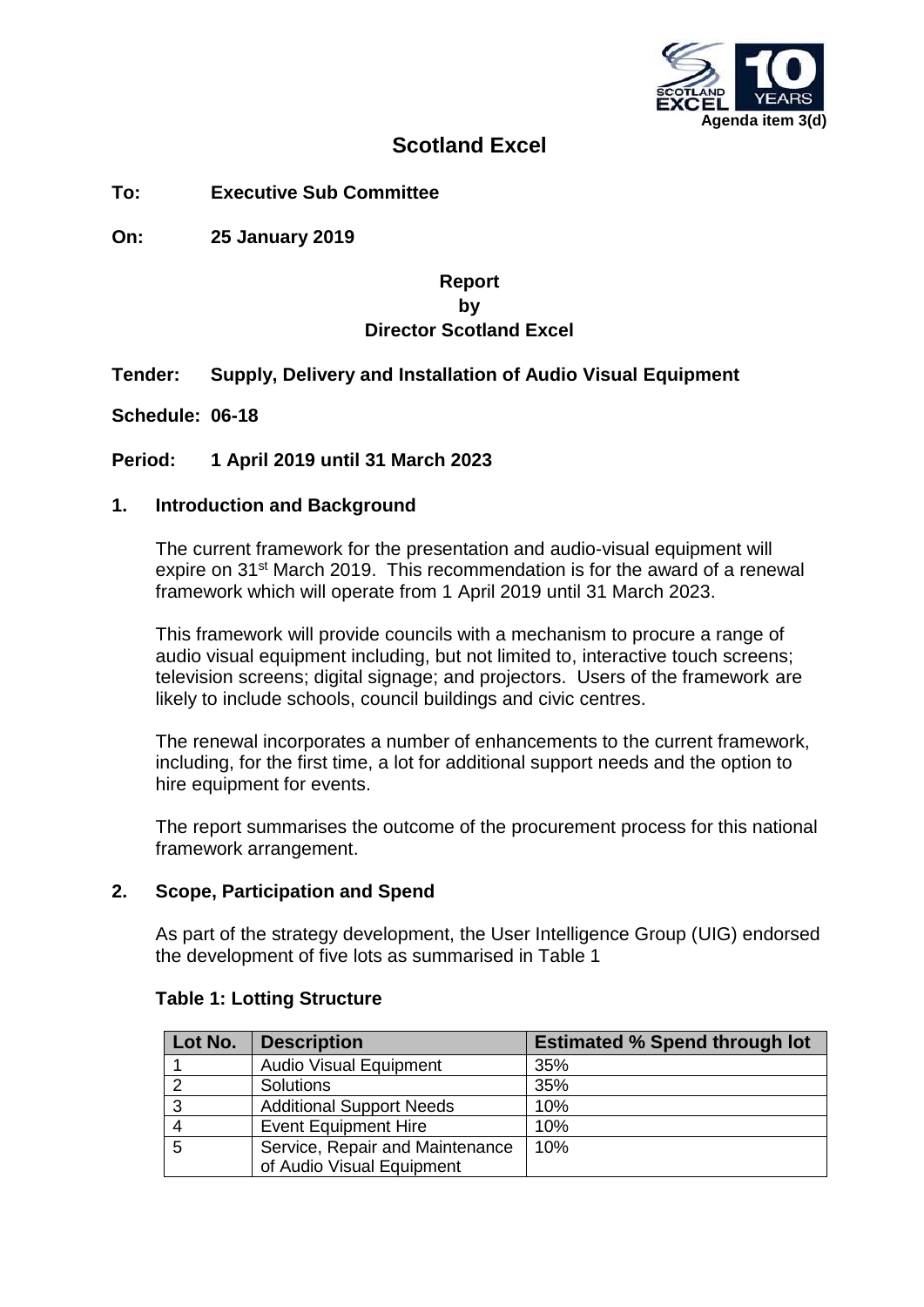This lotting structure recognises the current landscape of the market place and is designed to more closely align with council requirements. The lotting strategy continues to present opportunities for small to medium enterprise (SME) participation.

The framework was advertised to enable access by all 32 councils in Scotland. As detailed in Appendix 1, all 32 councils have confirmed their intention to participate in this framework.

Historical spend data suggests a forecast framework spend of c. £7.3 million per annum. The framework was advertised with a potential value of £7.5 million per annum to take account for advancements in digital technology. It should be noted however, that no guarantee is given of any business or any level of business under the framework.

#### **3. Procurement Process**

A Prior Information Notice (PIN) was published on 19 April 2018 resulting in expressions of interest from 74 companies. Market engagement led to meetings with 30 suppliers, which helped inform the delivery strategy in areas such as ability to service, market trends, community benefits as well as inclusion of potential products and specifications.

The User Intelligence Group (UIG), consisting of procurement and technical representatives from the participating councils, endorsed the procurement strategy in June 2018. A working group of technical representatives from the councils was formed to review the technical criteria to be utilised during the tender process. This group also played an integral role in evaluating technical responses from bidders.

To ensure maximum competition, the UIG agreed that an open tender process should be used, and this was advertised on the Official Journal of the European Union and the Public Contracts Scotland portal on 17 September 2018. The tender process was conducted using the Public Contracts Scotland Tender system (PCS-T).

The procurement process followed a two-stage tendering procedure. Stage one, Qualification, was conducted using the European Single Procurement Document (ESPD). Within the ESPD, tenderers are required to answer a number of exclusionary questions along with questions on insurance, financial standing, quality management, health and safety and environmental management.

At the second stage of the process, offers were evaluated against the following criteria and weightings, with the technical scoring breakdown shown in table 2 below:

• All lots

.

- o Technical 20%
- o Commercial 80%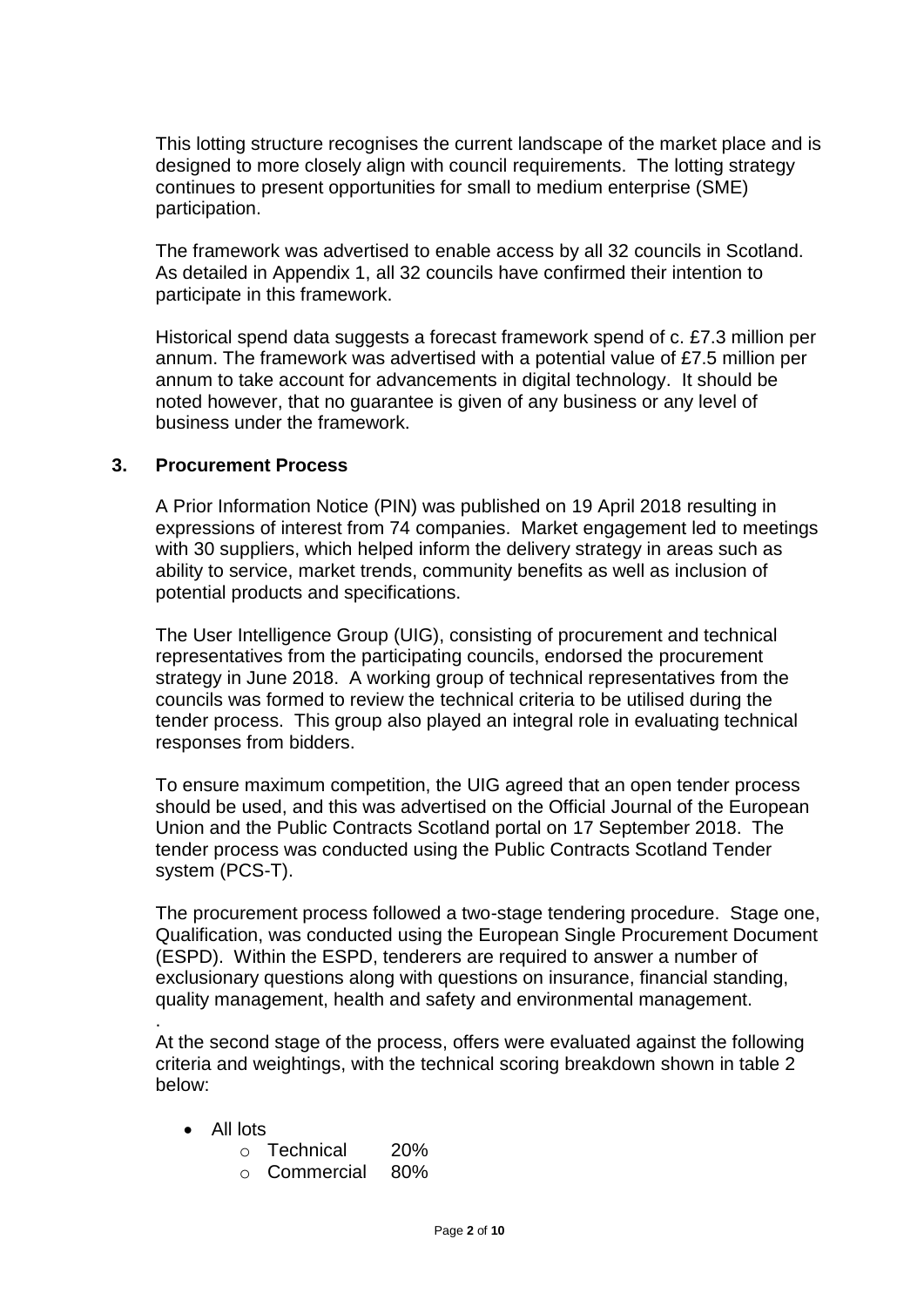### **Table 2: Scoring Breakdown**

| Area                               | <b>Maximum Score</b><br><b>Available</b> |
|------------------------------------|------------------------------------------|
| <b>Technical</b>                   |                                          |
| <b>Community Benefits</b>          | 4                                        |
| <b>Fair Work Practices</b>         | 4                                        |
| <b>Supply Chain</b>                | 3                                        |
| Sustainability                     | 4                                        |
| <b>Customer Service</b>            | 3                                        |
| <b>Product and Service Support</b> | $\overline{2}$                           |
| <b>Total Score Technical</b>       | 20                                       |
| <b>Commercial</b>                  | 80                                       |
| <b>Total Score</b>                 | 100                                      |

In the commercial section, bidders were asked to provide a national combined price for supply, delivery and installation for each product listed within lots  $1 - 4$ as well as call-out rates for maintenance and repair for lot 5.

#### **4. Report on Offers Received**

The tender document was downloaded by 82 organisations, with 22 tender responses received.

A summary of all offers received is provided in Appendix 2.

All respondents passed the first stage assessment. However, two suppliers, FES Support Services Limited and Lairds of Troon were non-compliant in the second stage lot 1 commercial assessment. Both suppliers failed to meet the minimum coverage of items required to bid (70%).

Based on the criteria and scoring methodology set out in the tender document, a full evaluation of the compliant offers received was completed. Appendix 3 confirms the scoring achieved by each bidder.

#### **5. Recommendations**

Based on the evaluation undertaken, and in line with the criteria and weightings set out above, it is recommended that a multi-supplier framework agreement is awarded to 7 suppliers across five lots as outlined in Appendix 3.

The 7 recommended suppliers provide the choice, scope and range required by councils as well as representing best value and providing geographical coverage*.*  These 7 suppliers also represent a mix of small, medium and large organisations, with 4 of the recommended suppliers classified as SMEs.

Of the 7 recommended suppliers, 3 are based in Scotland, supporting the Scottish economy.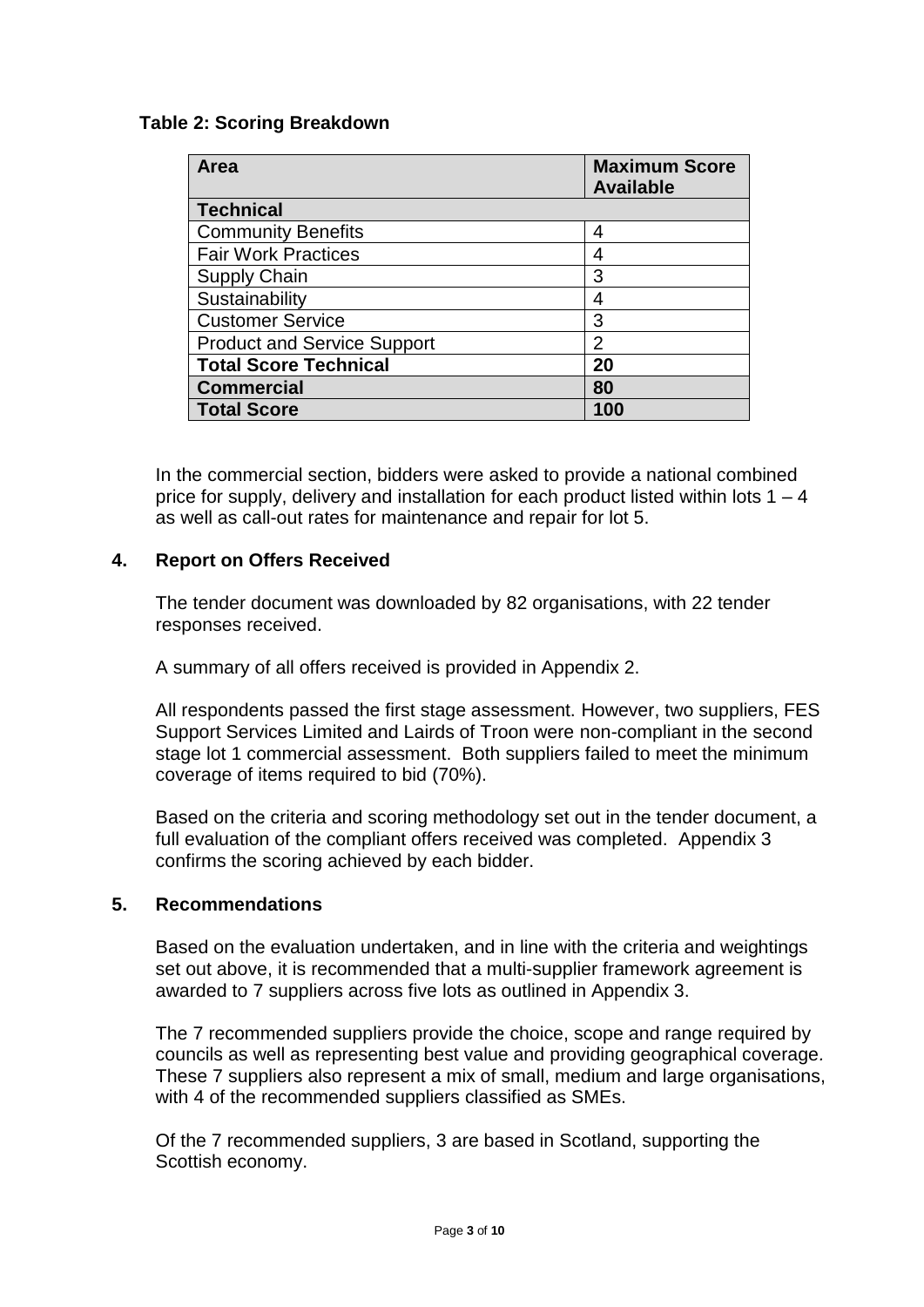#### **6. Benefits**

#### **Savings**

Scotland Excel conducted a benchmarking exercise for each council based on the available historical information. The results of this benchmarking are detailed in Appendix 1.

Based on current forecast spend levels, the cost impact to the councils can be recorded as being cost neutral. However, the framework will now allow councils to purchase the latest, most advanced products without an increase on pricing from the previous framework. Appendix 1 includes a column entitled "Indexation". This column demonstrated that based on the market movements of the current framework, Scotland Excel pricing is currently approximately 10% behind the market average.

#### **Price Stability**

For all lots, tenderers agreed to hold both core and non-core pricing for at least 18 months with 6 of the suppliers agreeing to hold pricing for 24 months.

#### **Sustainable Procurement Benefits**

Within the technical section of the tender, bidders were asked to complete a method statement describing what approach they would take to determine if the useful life of an otherwise redundant product or components may be extended; their approach to reduce waste and ensure legal requirements of disposal are made and reducing the use of packaging and waste.

Some solutions included looking to repair or extend the life of the item in the first instance by troubleshooting/upgrading software/firmware or if need be, by ordering component parts. Where a repair cannot be carried out or it is considered beyond economical repair, the tenderer will find the most costeffective replacement for this customer and assist with The Waste Electrical and Electronic Equipment Directive (WEEE Directive) disposal of their current product as per our waste and environmental policy.

Other tenderers aim to reduce the impact to the environment through operations, including minimising transportation of goods and people where practicable, and minimising CO2/Green House Gases (GHG) in the procurement of parts e.g. using land / sea rather than air freight. One Tenderer will utilise minimal air traffic for goods and people preferring to utilise land and sea in dedicated and or consolidated shipments to minimise the environmental impact of transportation

As well as the above, tenderers also aim to recycle 100% of waste materials and packaging in partnership with local specialist recycling partners. Each waste material is processed to create new raw materials of which all can be used in future products. The waste is transported in consolidated loads where possible to further minimise the overall carbon footprint.

Tenderers have also committed to adhering to government guidance on conflict minerals and not supplying products, components, minerals and materials from conflict-affected areas. The products that the tenderers propose are from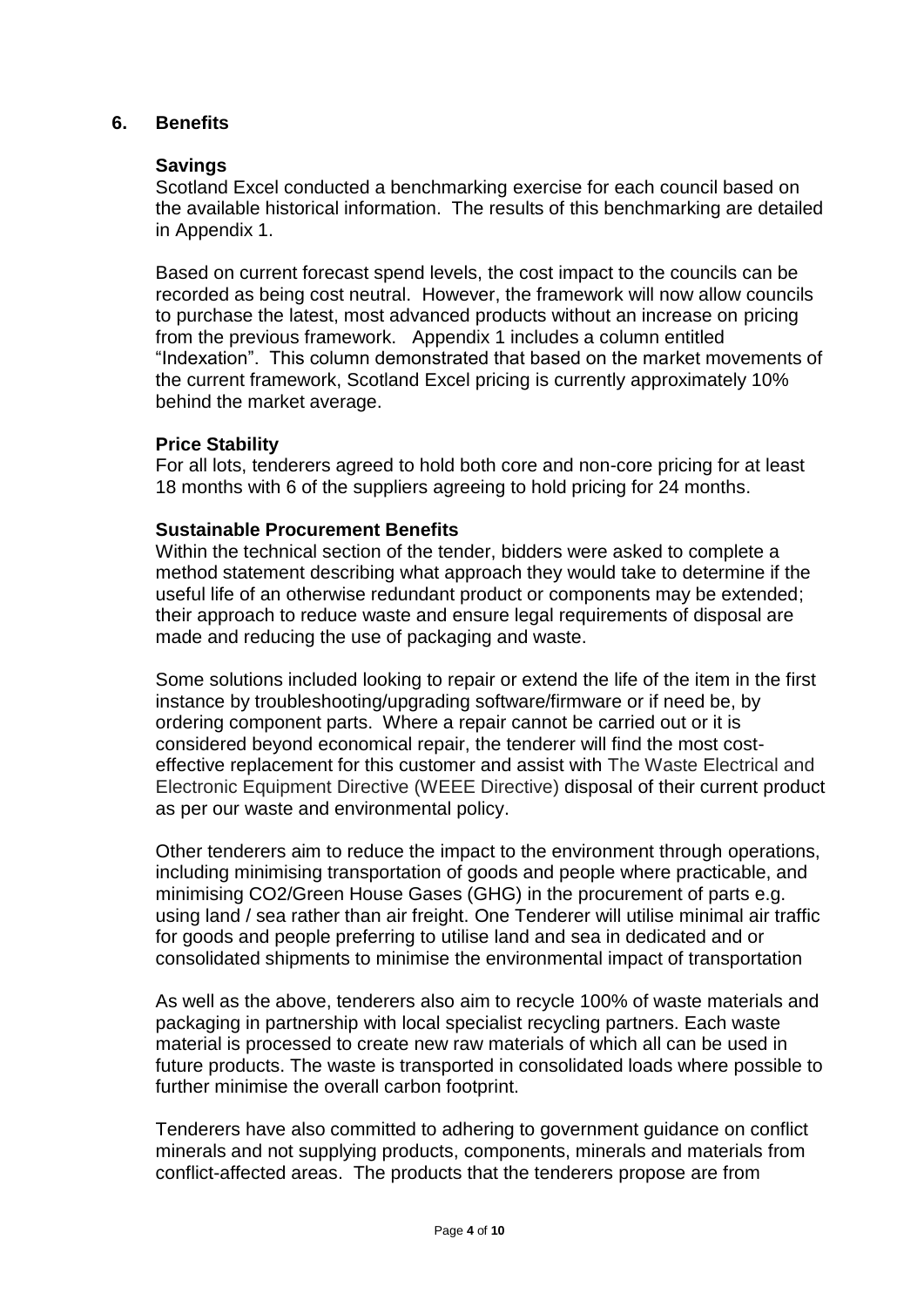recognised and respected brands who offer public statements which explain their policies for ethical sourcing.

To ensure continuity of supply tenderers have demonstrated a good working relationship and several contractual agreements in place with a variety of the industry's manufacturers and distributors. This will allow tenderers to supply the same products from several different manufacturers to suit demand.

#### **Community Benefits**

At the strategy UIG, the group endorsed that community benefits attained would be delivered at a local level for each council and would be aligned to the Scottish Government's National Indicators.

This is a different approach to the current framework and should ensure that councils receive community benefits tailored to their own spend levels, and reflective of their local needs, whilst taking the National Indicators into account.

All 7 recommended suppliers confirmed their commitment to Scotland Excel's community benefits approach for this framework. Delivered benefits will be based on the annual spend thresholds of bidder's costs provided for individual councils.

When councils reach annual spend thresholds with a supplier they will accrue Community Benefit Points. The community benefits lead, or other designated person will liaise with the bidder to finalise the specific benefits that they are offered under the framework relative to spend.

Within the published tender documents, tenderers were given a list of indicative community benefits that could be agreed with councils. Examples of the indicative benefits which were conveyed to tenderers were:

- Fundraising event for external charities / initiatives within the council area;
- Work placements to school students from council area;
- Offer training sessions to wider community within the council are (nonemployees / school children);
- Employability workshop or event in a school, college or group within the council area;
- Sponsorship of sports team or community event within the council area;
- Recruit a modern (or other approved) apprentice from within the council area; and
- Recruit one person from with the council area.

Scotland Excel will support delivery of these commitments during the lifetime of the framework and this will also be reported through ongoing contract management returns. Results reported on community benefits will be disseminated to councils on a six-monthly basis.

#### **Fair Work Practices**

Tenderers were also scored on how they will engage in fair work practices for staff employed in the delivery of this framework.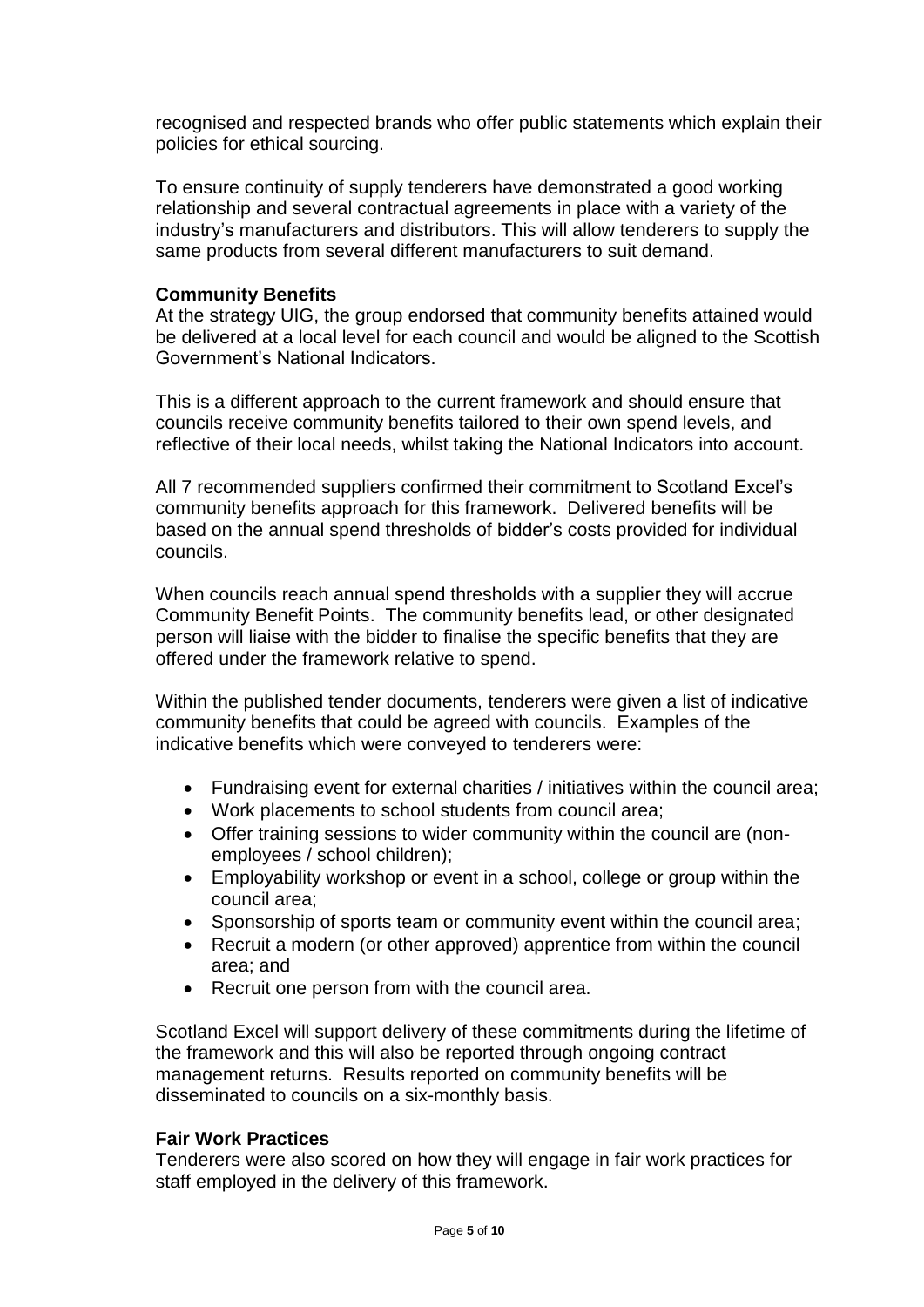When asked to define how fair work practices would be applied, tenderers responded with various approaches such as: robust appraisal programmes and staff working to become Certified Technology Specialist (CTS) qualified (a new industry qualification relating to the audio-visual industry, run by the trade umbrella organization AVIXA*).* Tenderers recognize the benefits of a diverse workforce and are committed to providing a working environment that is free from discrimination.

For information, tenderers were also asked to confirm their approach to the Scottish Living Wage, details of which can be found in appendix 4. All 7 bidders are currently paying the Scottish Living Wage.

Scotland Excel will continue to monitor Fair Work Practices including the Scottish Living Wage within its contract and supplier management programme.

#### **Other Benefits**

Other benefits to be noted within this framework include tenderers offering to provide arrangement of accredited manufacturer installation training where councils choose to install equipment and providing dedicated product specific training which can be arranged for twilight/in-service days.

#### **7. Contract Mobilisation and Management**

In accordance with Scotland Excel's established contract and supplier management programme, this framework has been classified as a level 2 arrangement in terms of both risk and spend requiring as a minimum, bi-annual supplier meetings. The UIG will be convened on a regular basis throughout the framework period*.* 

#### **8. Summary**

This framework for the supply, delivery and installation of audio visual equipment aims to maximise collaboration, promote added value in addition to delivering best value. A range of benefits can be reported in relation to price stability, sustainability and community benefits.

The Executive Sub Committee is requested to approve the recommendation to award placings on this framework arrangement to the suppliers as detailed in Appendix 3.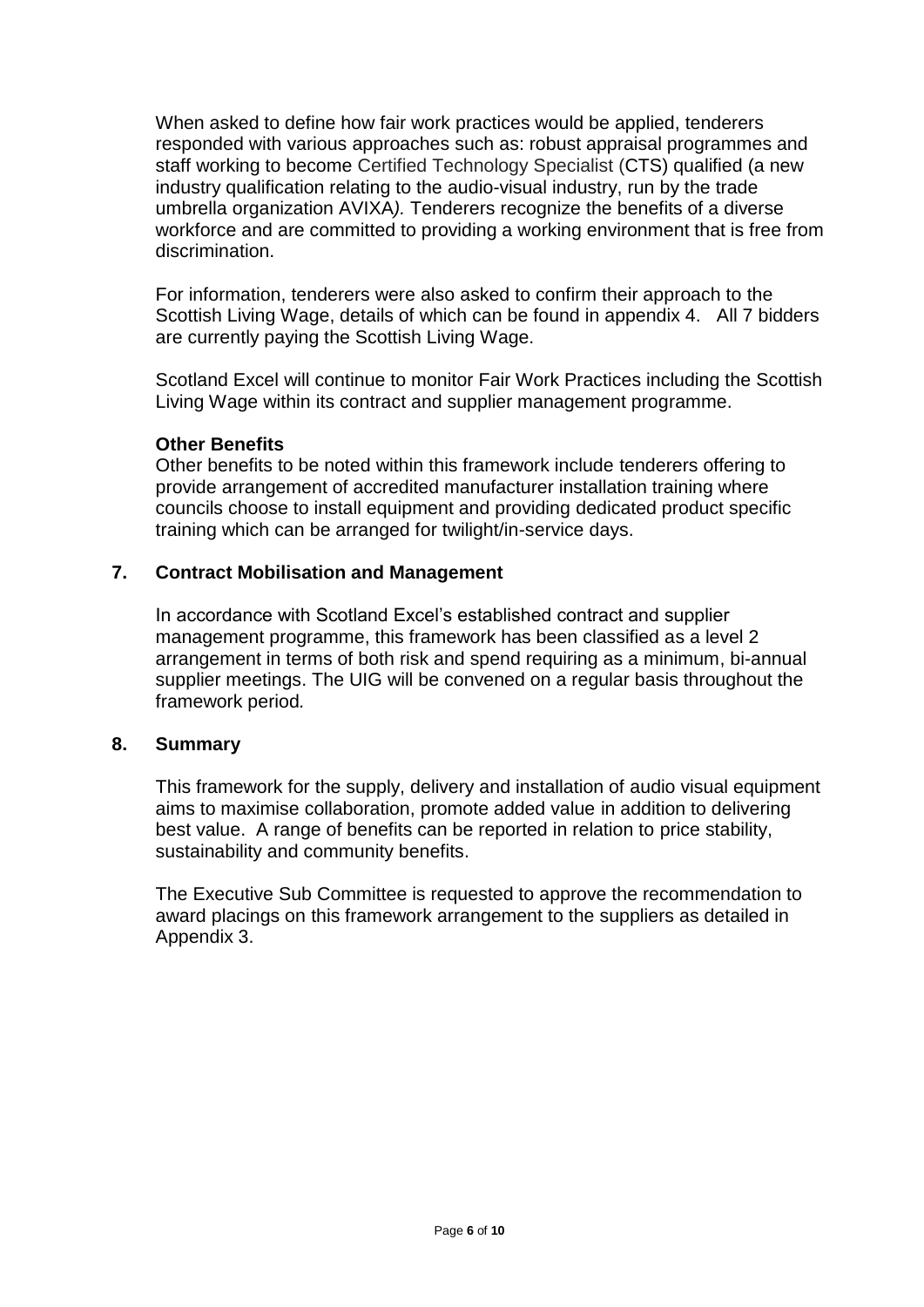#### **Appendix 1 – Participation, Spend and Savings Summary Supply, Delivery and Installation of Audio Visual Equipment**

|                                    | Participation in | <b>Participation Entry</b> | <b>Estimated Annual</b> |                                   |                | % Estimated             | <b>Estimated Annual</b> |                                     |  |
|------------------------------------|------------------|----------------------------|-------------------------|-----------------------------------|----------------|-------------------------|-------------------------|-------------------------------------|--|
| <b>Member Name</b>                 | <b>Contract</b>  | Date                       | Spend (£)               | <b>Source of Spend Data</b>       | Indexation (%) | <b>Forecast Savings</b> | Savings (£)             | <b>Basis of Savings Calculation</b> |  |
| Aberdeen City Council              | Yes              | 01 April 2019              | £314,833                | Contract MI - Confirmed by Member | 10.0%          | 0.4%                    | £1,259                  | Average Benchmark                   |  |
| Aberdeenshire Council              | Yes              | 01 April 2019              | £307,516                | Contract MI - Confirmed by Member | 10.0%          | 0.4%                    | £1,230                  | Average Benchmark                   |  |
| Angus Council                      | Yes              | 01 April 2019              | £130,409                | Contract MI - Confirmed by Member | 10.0%          | 0.4%                    | £522                    | Average Benchmark                   |  |
| Argyll & Bute Council              | Yes              | 01 April 2019              | £29,565                 | Contract MI - Confirmed by Member | 10.0%          | 0.4%                    | £118                    | Average Benchmark                   |  |
| City of Edinburgh Council          | Yes              | 01 April 2019              | £772,476                | Contract MI - Confirmed by Member | 10.0%          | 0.4%                    | £3,090                  | Average Benchmark                   |  |
| Clackmannanshire Council           | Yes              | 01 April 2019              | £30,000                 | <b>Contract MI</b>                | 10.0%          | 0.4%                    | £120                    | Average Benchmark                   |  |
| Comhairle nan Eilean Siar          | Yes              | 01 April 2019              | £35,000                 | <b>Contract MI</b>                | 10.0%          | 0.4%                    | £140                    | Average Benchmark                   |  |
| Dumfries & Galloway Council        | Yes              | 01 April 2019              | £37,579                 | Contract MI - Confirmed by Member | 10.0%          | 0.4%                    | £150                    | Average Benchmark                   |  |
| Dundee City Council                | Yes              | 01 April 2019              | £94,071                 | Contract MI - Confirmed by Member | 10.0%          | 0.4%                    | £376                    | Average Benchmark                   |  |
| <b>East Ayrshire Council</b>       | Yes              | 01 April 2019              | £731,961                | Contract MI - Confirmed by Member | 10.0%          | 0.4%                    | £2,928                  | Average Benchmark                   |  |
| East Dunbartonshire Council        | Yes              | 01 April 2019              | £244,210                | Contract MI - Confirmed by Member | 10.0%          | 0.4%                    | £977                    | Average Benchmark                   |  |
| East Lothian Council               | Yes              | 01 April 2019              | £111,154                | Contract MI - Confirmed by Member | 10.0%          | 0.4%                    | £445                    | Average Benchmark                   |  |
| <b>East Renfrewshire Council</b>   | Yes              | 01 April 2019              | £342,825                | Contract MI - Confirmed by Member | 10.0%          | 0.4%                    | £1,371                  | Average Benchmark                   |  |
| <b>Falkirk Council</b>             | Yes              | 01 April 2019              | £210,000                | Contract MI - Confirmed by Member | 10.0%          | 0.4%                    | £840                    | Average Benchmark                   |  |
| Fife Council                       | Yes              | 01 April 2019              | £341,983                | Contract MI - Confirmed by Member | 10.0%          | 0.4%                    | £1,368                  | Average Benchmark                   |  |
| <b>Glasgow City Council</b>        | Yes              | 01 April 2019              | £500,000                | Member Provided                   | 10.0%          | 0.4%                    | £2,000                  | Average Benchmark                   |  |
| <b>Highland Council</b>            | Yes              | 01 April 2019              | £109,664                | Contract MI - Confirmed by Member | 10.0%          | 0.4%                    | £439                    | Average Benchmark                   |  |
| Inverclyde Council                 | Yes              | 01 April 2019              | £40,000                 | Contract MI                       | 10.0%          | 0.4%                    | £160                    | Average Benchmark                   |  |
| Midlothian Council                 | Yes              | 01 April 2019              | £148,210                | Contract MI - Confirmed by Member | 10.0%          | 0.4%                    | £593                    | Average Benchmark                   |  |
| Moray Council                      | Yes              | 01 April 2019              | £532,612                | Contract MI - Confirmed by Member | 10.0%          | 0.4%                    | £2,130                  | Average Benchmark                   |  |
| North Ayrshire Council             | Yes              | 01 April 2019              | £233,632                | Contract MI - Confirmed by Member | 10.0%          | 0.4%                    | £935                    | Average Benchmark                   |  |
| North Lanarkshire Council          | Yes              | 01 April 2019              | £250,000                | <b>Contract MI</b>                | 10.0%          | 0.4%                    | £1,000                  | Average Benchmark                   |  |
| <b>Orkney Islands Council</b>      | Yes              | 01 April 2019              | £0                      | <b>Contract MI</b>                | 10.0%          | 0.4%                    | £0                      | Average Benchmark                   |  |
| Perth & Kinross Council            | Yes              | 01 April 2019              | £131,197                | Contract MI - Confirmed by Member | 10.0%          | 0.4%                    | £525                    | Average Benchmark                   |  |
| Renfrewshire Council               | Yes              | 01 April 2019              | £350,000                | Contract MI - Confirmed by Member | 10.0%          | 0.4%                    | £1,400                  | Average Benchmark                   |  |
| Scottish Borders Council           | Yes              | 01 April 2019              | £245,702                | Contract MI - Confirmed by Member | 10.0%          | 0.4%                    | £983                    | Average Benchmark                   |  |
| <b>Shetland Islands Council</b>    | Yes              | 01 April 2019              | £11,600                 | <b>Contract MI</b>                | 10.0%          | 0.4%                    | £46                     | Average Benchmark                   |  |
| South Ayrshire Council             | Yes              | 01 April 2019              | £619,655                | Contract MI - Confirmed by Member | 10.0%          | 0.4%                    | £2,479                  | Average Benchmark                   |  |
| South Lanarkshire Council          | Yes              | 01 April 2019              | £30,000                 | <b>Contract MI</b>                | 10.0%          | 0.4%                    | £120                    | Average Benchmark                   |  |
| <b>Stirling Council</b>            | Yes              | 01 April 2019              | £61,000                 | <b>Contract MI</b>                | 10.0%          | 0.4%                    | £244                    | Average Benchmark                   |  |
| <b>West Dunbartonshire Council</b> | Yes              | 01 April 2019              | £48,000                 | <b>Contract MI</b>                | 10.0%          | 0.4%                    | £192                    | Average Benchmark                   |  |
| <b>West Lothian Council</b>        | Yes              | 01 April 2019              | £328,365                | Contract MI - Confirmed by Member | 10.0%          | 0.4%                    | £1,313                  | Average Benchmark                   |  |
| <b>Totals</b>                      |                  |                            | £7,373,219              |                                   |                | 0.4%                    | £29,493                 |                                     |  |

Indexation - This column confirms the difference when the relevant market indices are compared with the relevant Contract indices derived from framework specific cost drivers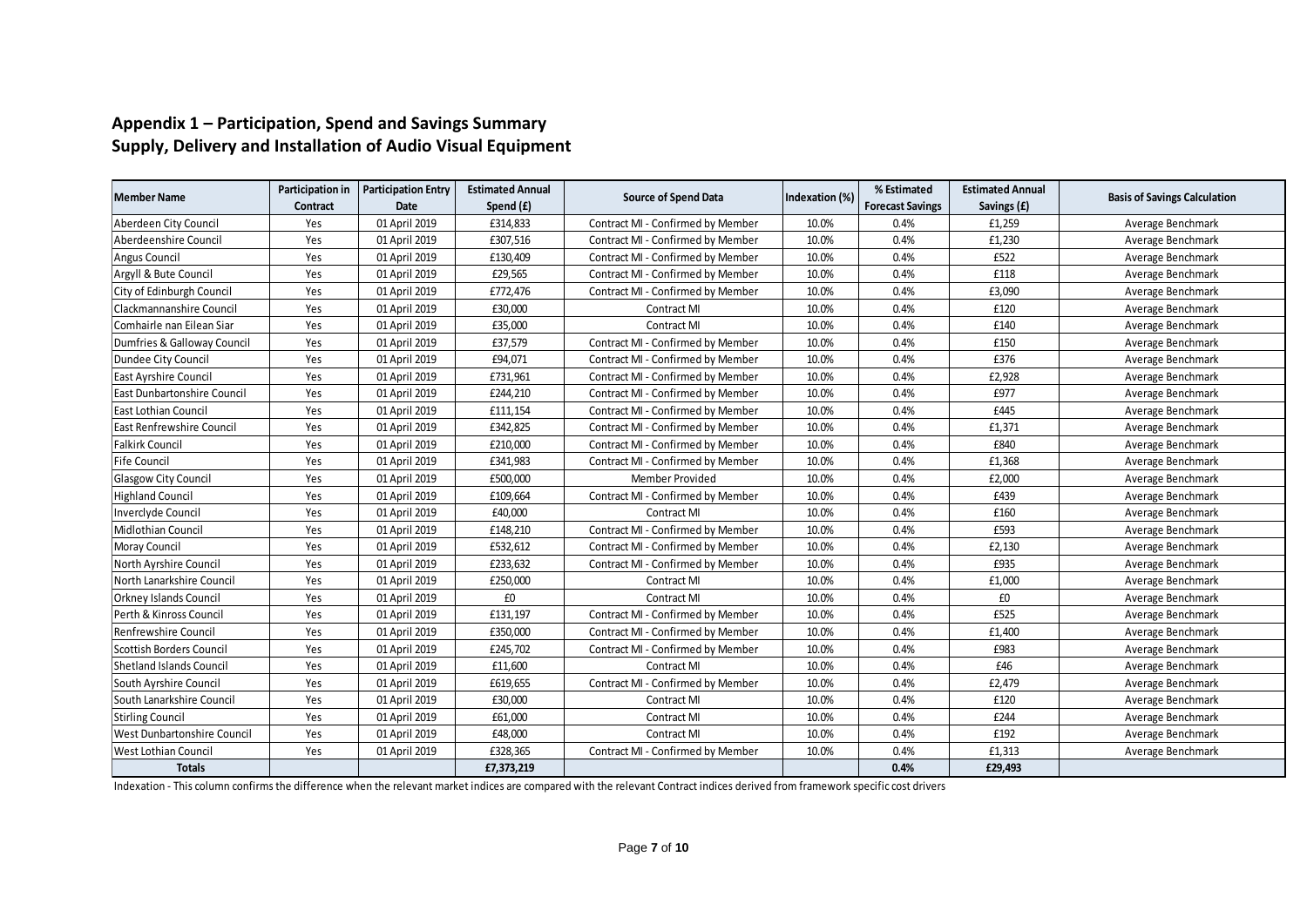## **Appendix 2 – Tenderers with SME Status**

| <b>Company Name</b>                                     | <b>SME Status</b> | Location                                | <b>Lots Offered</b> |
|---------------------------------------------------------|-------------------|-----------------------------------------|---------------------|
| Adlib Audio Limited                                     | Medium            | Speke, Liverpool                        | $1$ and $4$         |
| <b>AGI Services Ltd</b>                                 | Micro             | Bishopbriggs, Glasgow                   | 5                   |
| Audio Light Systems Limited                             | Micro             | Newton Village, Edinburgh               | 1, 2, 3 and 5       |
| <b>AVM Impact Ltd</b>                                   | Large             | Sunbury-On-Thames, Middlesex            | $1 - 5$             |
| <b>Cameron Communications Limited</b>                   | Small             | Thornliebank Industrial Estate, Glasgow | 1, 2 and 5          |
| <b>Cameron Presentations Limited</b>                    | Small             | Giffnock, Glasgow                       | 4                   |
| <b>CDEC Limited</b>                                     | Medium            | Slough, Berkshire                       | $1$ and $2$         |
| Dunfermline Repair Centre Ltd                           | Micro             | Dunfermline, Fife                       | 5                   |
| Irruptus Limited t/a Efficient Infrastructure Solutions | Small             | East Kilbride, Glasgow                  | $1 - 5$             |
| <b>FES Support Services Limited</b>                     | Large             | <b>Pirnhall Business Park, Stirling</b> | $\mathbf{1}$        |
| GV Multi-Media Limited                                  | Medium            | Hounslow, Middlesex                     | $1$ and $2$         |
| HI Audio Visual Limited                                 | Micro             | Glasgow, Glasgow City                   | $1 - 5$             |
| Insight Direct (UK) Ltd                                 | Large             | Terry Street, Sheffield                 | $1 - 5$             |
| Lairds of Troon Limited                                 | Small             | Kilmarnock, Ayrshire                    | 1                   |
| Learning Space Belfast Ltd                              | Small             | College Street, Belfast                 | $2, 3$ and 5        |
| McGill & Co Ltd                                         | Medium            | Dundee, Tayside                         | 1, 2, 4 and 5       |
| Mediascape Ltd                                          | Small             | Glasgow, Glasgow City                   | 1, 2 and 5          |
| PCM Technology Solutions UK, Ltd                        | Medium            | St James Square, London                 | $1$ and $2$         |
| Rompa Limited                                           | Medium            | Chesterfield, Derbyshire                | $2$ and $3$         |
| <b>SSUK Limited</b>                                     | Small             | Hillington, Glasgow                     | $1 - 5$             |
| <b>Streamtec Limited</b>                                | Small             | Yeaman Shore, Dundee                    | 1, 2 and 5          |
| <b>XMA Limited</b>                                      | Large             | Wilford, Nottingham                     | 1, 2 and 5          |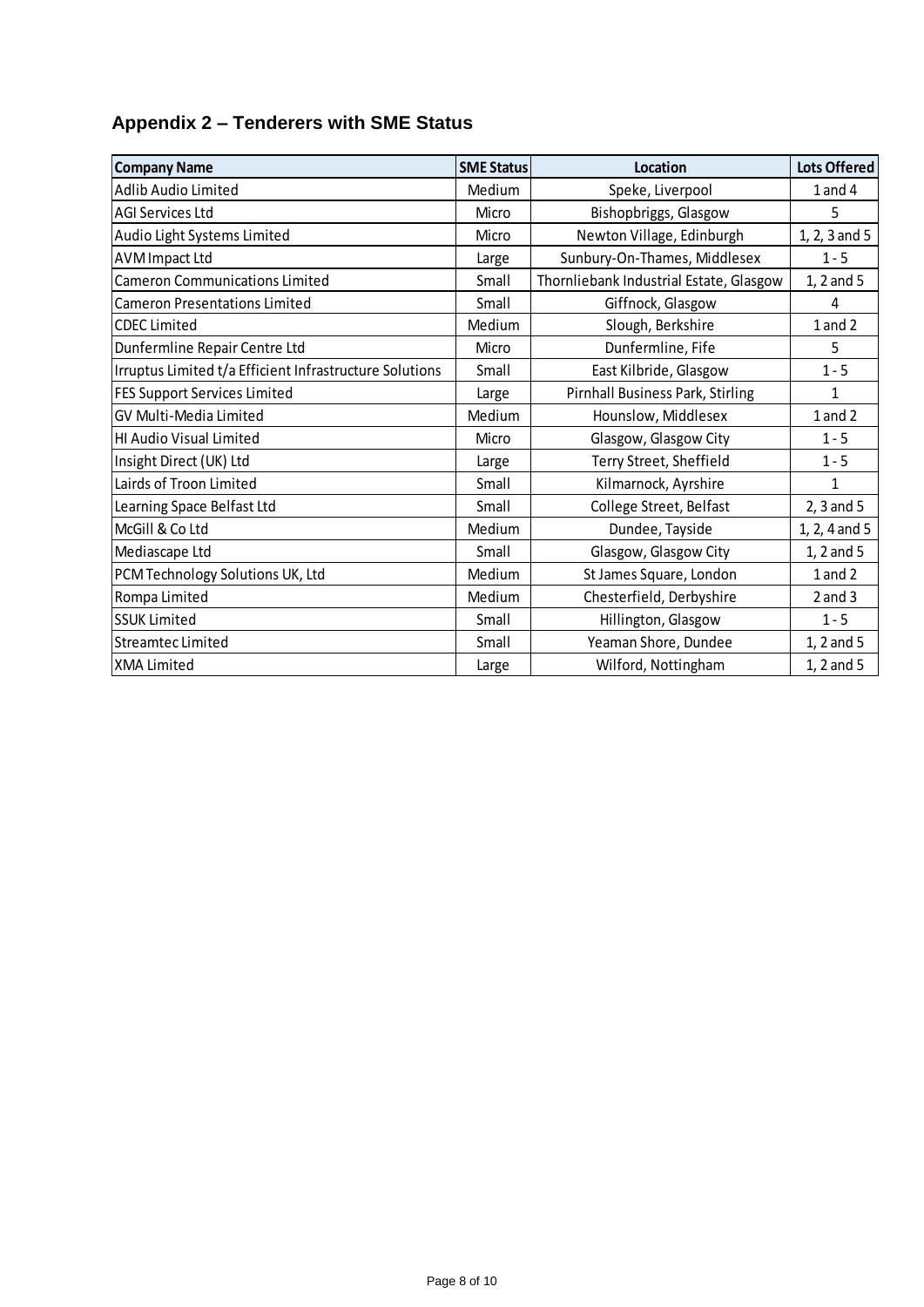# **Appendix 3 - Scoring and Recommendations**

| Lots 1 - Audio Visual Equipment                         |       |                      | <b>Lots 2 - Solutions</b>                               |       |  |
|---------------------------------------------------------|-------|----------------------|---------------------------------------------------------|-------|--|
| <b>Tenderer</b>                                         |       | Score Awarded to Lot | <b>Tenderer</b>                                         | Score |  |
| <b>AVM Impact Ltd</b>                                   | 96.25 | Yes                  | <b>AVM Impact Ltd</b>                                   | 96.25 |  |
| Irruptus Limited t/a Efficient Infrastructure Solutions | 85.78 | Yes                  | <b>SSUK Limited</b>                                     | 91.49 |  |
| <b>SSUK Limited</b>                                     | 83.22 | Yes                  | Irruptus Limited t/a Efficient Infrastructure Solutions | 79.46 |  |
| <b>XMA Limited</b>                                      | 81.69 | Yes                  | Mediascape Ltd                                          | 68.64 |  |
| <b>CDEC</b> Limited                                     | 75.18 | No                   | <b>CDEC</b> Limited                                     | 62.81 |  |
| PCM Technology Solutions UK, Ltd                        | 73.90 | No                   | Learning Space Belfast Ltd                              | 61.96 |  |
| McGill & Co Ltd                                         | 70.35 | No                   | HI Audio Visual Limited                                 | 57.92 |  |
| GV Multi-Media Limited                                  | 67.55 | No                   | <b>GV Multi-Media Limited</b>                           | 56.30 |  |
| Mediascape Ltd                                          | 62.92 | No                   | Audio Light Systems Limited                             | 53.47 |  |
| Audio Light Systems Limited                             | 61.78 | No                   | PCM Technology Solutions UK, Ltd                        | 52.37 |  |
| HI Audio Visual Limited                                 | 60.73 | No                   | McGill & Co Ltd                                         | 51.52 |  |
| Cameron Communications Limited                          | 60.17 | No                   | XMA Limited                                             | 50.93 |  |
| Insight Direct (UK) Ltd                                 | 59.94 | No                   | Cameron Communications Limited                          | 43.31 |  |
| Streamtec Limited                                       | 59.19 | No                   | Streamtec Limited                                       | 41.97 |  |
| Adlib Audio Limited                                     | 49.79 | No                   | Insight Direct (UK) Ltd                                 | 41.11 |  |
| <b>FES Support Services Limited</b>                     | N/C   | No                   | Rompa Limited                                           | 40.76 |  |
| Lairds of Troon limited                                 | N/C   | No                   |                                                         |       |  |

| <b>Lots 3 - Additional Suport Needs</b>                 |       |     |  |  |
|---------------------------------------------------------|-------|-----|--|--|
| <b>Tenderer</b><br>Score Awarded to Lot                 |       |     |  |  |
| <b>AVM Impact Ltd</b>                                   | 96.63 | Yes |  |  |
| <b>SSUK Limited</b>                                     | 72.56 | Yes |  |  |
| Learning Space Belfast Ltd                              | 64.12 | Yes |  |  |
| Irruptus Limited t/a Efficient Infrastructure Solutions | 54.76 | No  |  |  |
| Audio Light Systems Limited                             | 51.73 | No  |  |  |
| Rompa Limited                                           | 44.60 | No  |  |  |
| HI Audio Visual Limited                                 | 39.67 | No  |  |  |
| Insight Direct (UK) Ltd                                 | 37.85 | No  |  |  |

| Lots 5 - Service, Repair and Maintenance of Audio Visual Equipment |              |                |  |  |  |  |  |  |
|--------------------------------------------------------------------|--------------|----------------|--|--|--|--|--|--|
| Tenderer                                                           | <b>Score</b> | Awarded to Lot |  |  |  |  |  |  |
| <b>SSUK Limited</b>                                                | 94.13        | Yes            |  |  |  |  |  |  |
| AVM Impact Ltd                                                     | 70.62        | Yes            |  |  |  |  |  |  |
| Irruptus Limited t/a Efficient Infrastructure Solutions            | 67.45        | Yes            |  |  |  |  |  |  |
| Dunfermline Repair Centre Ltd                                      | 60.48        | Yes            |  |  |  |  |  |  |
| XMA Limited                                                        | 52.73        | Yes            |  |  |  |  |  |  |
| AGI Services Ltd                                                   | 48.17        | No             |  |  |  |  |  |  |
| McGill & Co Ltd                                                    | 45.84        | No             |  |  |  |  |  |  |
| Mediascape Ltd                                                     | 45.30        | No             |  |  |  |  |  |  |
| HI Audio Visual Limited                                            | 44.48        | No             |  |  |  |  |  |  |
| Streamtec Limited                                                  | 44.33        | No             |  |  |  |  |  |  |
| Insight Direct (UK) Ltd                                            | 42.25        | No             |  |  |  |  |  |  |
| Audio Light Systems Limited                                        | 40.38        | No             |  |  |  |  |  |  |
| Cameron Communications Limited                                     | 40.21        | No             |  |  |  |  |  |  |
| Learning Space Belfast Ltd                                         | 38.26        | No             |  |  |  |  |  |  |
|                                                                    |              |                |  |  |  |  |  |  |

| Lots 1 - Audio Visual Equipment                         |       |                             | <b>Lots 2 - Solutions</b>                               |              |                |  |
|---------------------------------------------------------|-------|-----------------------------|---------------------------------------------------------|--------------|----------------|--|
| Tenderer                                                |       | <b>Score Awarded to Lot</b> | <b>Tenderer</b>                                         | <b>Score</b> | Awarded to Lot |  |
| AVM Impact Ltd                                          | 96.25 | Yes                         | AVM Impact Ltd                                          | 96.25        | Yes            |  |
| Irruptus Limited t/a Efficient Infrastructure Solutions | 85.78 | Yes                         | <b>SSUK Limited</b>                                     | 91.49        | Yes            |  |
| SSUK Limited                                            | 83.22 | Yes                         | Irruptus Limited t/a Efficient Infrastructure Solutions | 79.46        | Yes            |  |
| XMA Limited                                             | 81.69 | Yes                         | Mediascape Ltd                                          | 68.64        | No             |  |
| <b>CDEC Limited</b>                                     | 75.18 | No                          | <b>CDEC</b> Limited                                     | 62.81        | No             |  |
| PCM Technology Solutions UK, Ltd                        | 73.90 | No                          | Learning Space Belfast Ltd                              | 61.96        | No             |  |
| McGill & Co Ltd                                         | 70.35 | No                          | HI Audio Visual Limited                                 | 57.92        | No             |  |
| GV Multi-Media Limited                                  | 67.55 | No                          | GV Multi-Media Limited                                  | 56.30        | No             |  |
| Mediascape Ltd                                          | 62.92 | No                          | Audio Light Systems Limited                             | 53.47        | No             |  |
| Audio Light Systems Limited                             | 61.78 | No                          | PCM Technology Solutions UK, Ltd                        | 52.37        | No             |  |
| HI Audio Visual Limited                                 | 60.73 | No                          | McGill & Co Ltd                                         | 51.52        | No             |  |
| Cameron Communications Limited                          | 60.17 | No                          | XMA Limited                                             | 50.93        | No             |  |
| Insight Direct (UK) Ltd                                 | 59.94 | No                          | <b>Cameron Communications Limited</b>                   | 43.31        | No             |  |
| Streamtec Limited                                       | 59.19 | No                          | Streamtec Limited                                       | 41.97        | No             |  |
| Adlib Audio Limited                                     | 49.79 | No                          | Insight Direct (UK) Ltd                                 | 41.11        | No             |  |
| FES Support Services Limited                            | N/C   | No                          | Rompa Limited                                           | 40.76        | No             |  |

| <b>Tenderer</b>                                         |       | Score Awarded to Lot | Lots 4 - Event Hire Equipment |                                                         |              |                |
|---------------------------------------------------------|-------|----------------------|-------------------------------|---------------------------------------------------------|--------------|----------------|
| AVM Impact Ltd                                          | 96.63 | Yes                  |                               | <b>Tenderer</b>                                         | <b>Score</b> | Awarded to Lot |
| SSUK Limited                                            | 72.56 | Yes                  |                               | Insight Direct (UK) Ltd                                 | 94.13        | Yes            |
| Learning Space Belfast Ltd                              | 64.12 | Yes                  |                               | <b>AVM</b> Impact Ltd                                   | 58.65        | Yes            |
| Irruptus Limited t/a Efficient Infrastructure Solutions | 54.76 | No                   |                               | <b>SSUK Limited</b>                                     | 52.26        | Yes            |
| Audio Light Systems Limited                             | 51.73 | No                   |                               | HI Audio Visual Limited                                 | 44.42        | No             |
| Rompa Limited                                           | 44.60 | No                   |                               | <b>Cameron Presentations Limited</b>                    | 41.92        | No             |
| HI Audio Visual Limited                                 | 39.67 | No                   |                               | Irruptus Limited t/a Efficient Infrastructure Solutions | 31.88        | No             |
| Insight Direct (UK) Ltd                                 | 37.85 | No                   |                               | Adlib Audio Limited                                     | 29.92        | No             |
|                                                         |       |                      |                               | McGill & Co Ltd                                         | 27.07        | No             |
|                                                         |       |                      |                               |                                                         |              |                |
|                                                         |       |                      |                               |                                                         |              |                |